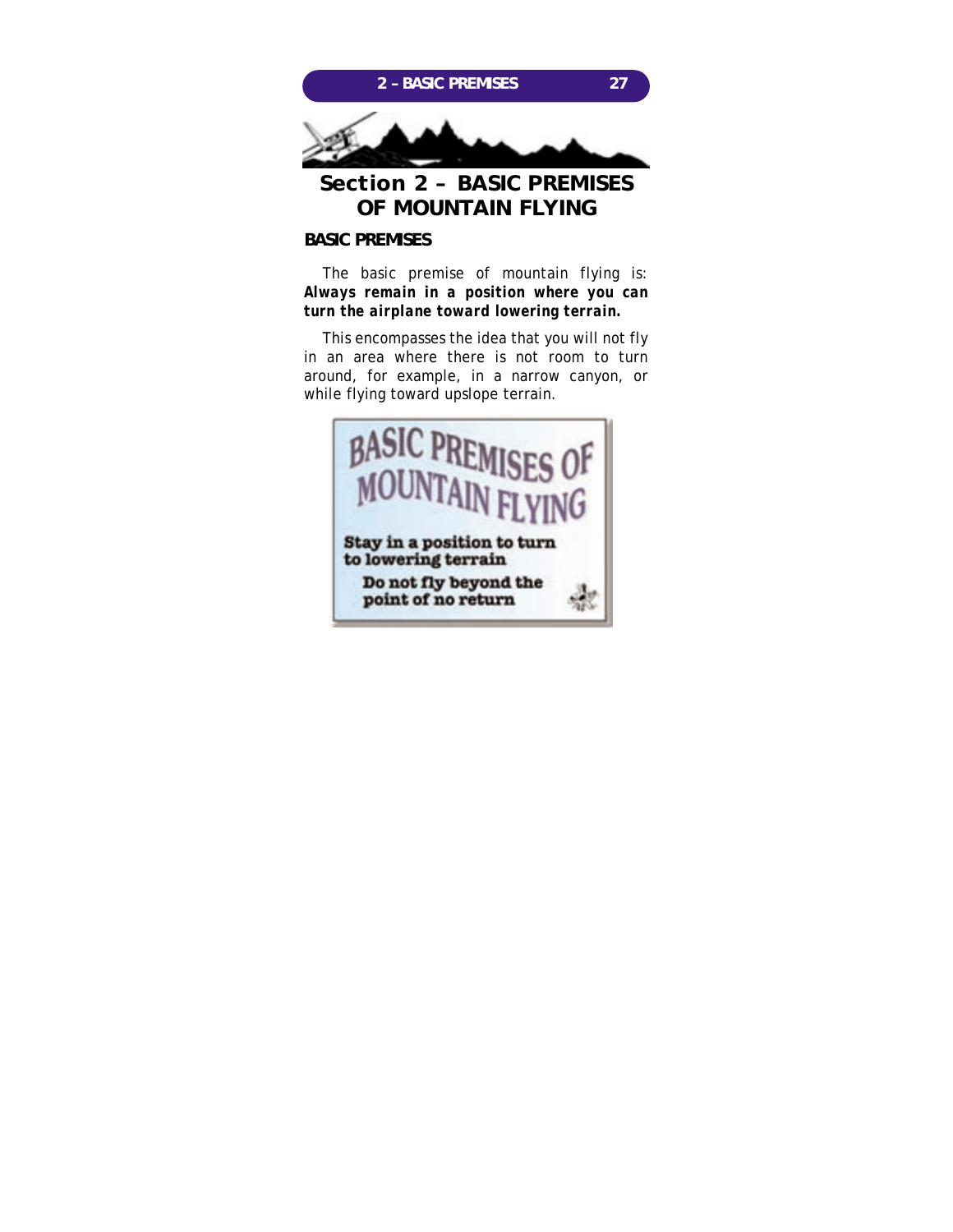## **28 2 – BASIC PREMISES**

This basic premise can be expanded to include another basic truth. *Do not fly beyond the point-of-no-return.* While this rule is a part of the basic premise, it is often advantageous to break it out as a separate rule to insure understanding. If you adhere to the basic premise that you will remain in a position to turn to lower terrain, you are already applying the principle that you will not fly beyond the point-of-no-return.

Often when flying upslope terrain the ground rises faster than the airplane's ability to climb. Continued flight will result in an accident.

#### **TURN-AROUND POINT**

The *point-of-no-return* is determined as the point on the ground of rising terrain where the terrain out climbs the aircraft.

More important than the point-of-no-return is the *turn-around point.* This is the position where, if the throttle is reduced to idle, the aircraft can be turned around during the glide without impacting the terrain.

The turn-around point occurs when the airplane is about 500-feet AGL while proceeding toward an area of rising terrain.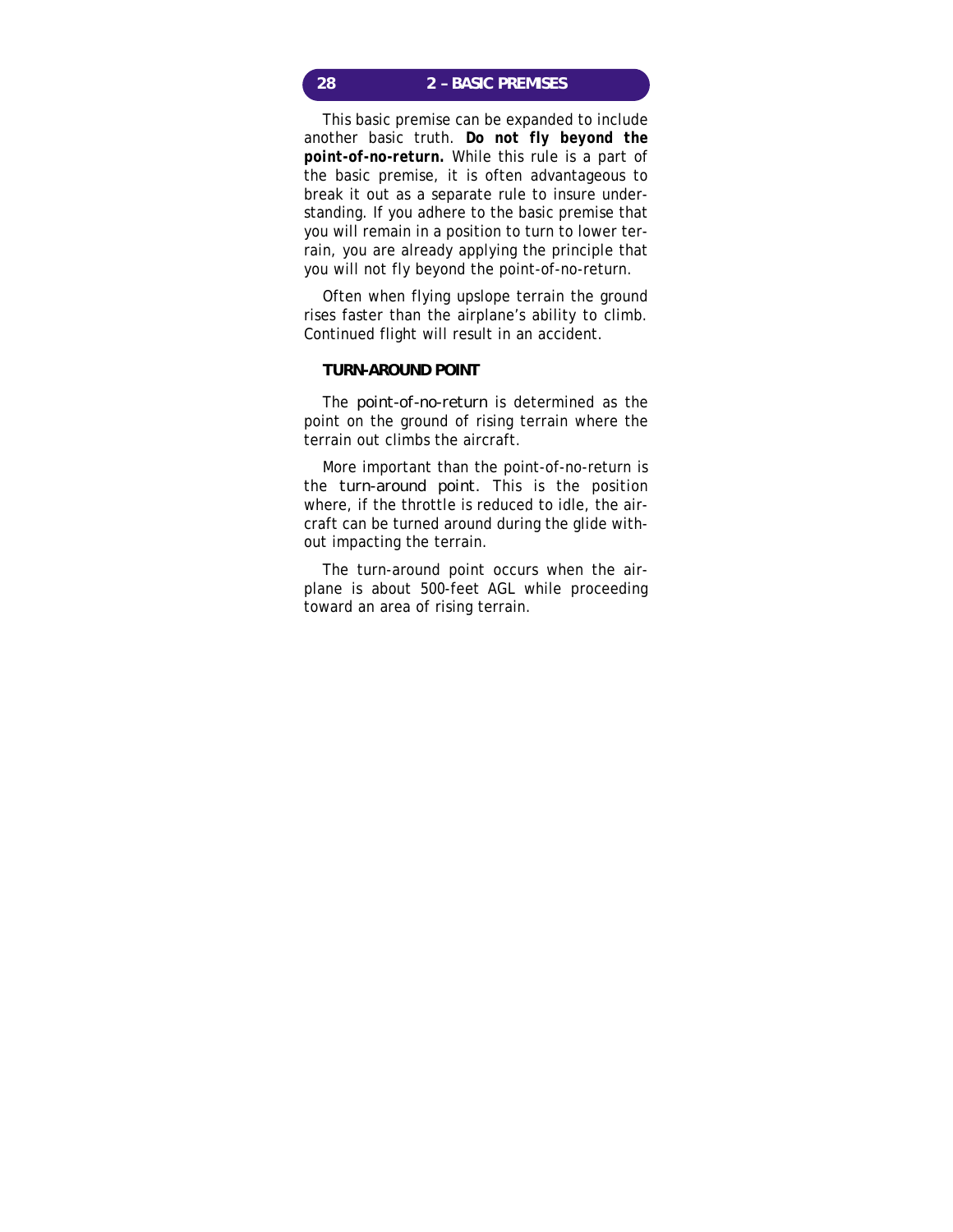### **BOX CANYON TURN – TURN AROUND AND GAIN ADDI-TIONAL ALTITUDE BEFORE PROCEEDING BEYOND THE TURN-AROUND POINT. MAKE ALL TURNS AWAY FROM THE MOUNTAIN**

Do not continue flight beyond this turn-arond point. Turn around and gain additional altitude before resuming the flight. When approaching the turn-around point, make all turns away from the mountain.

If the wind is blowing sufficiently to provide mechanical lift, or if convection is present, it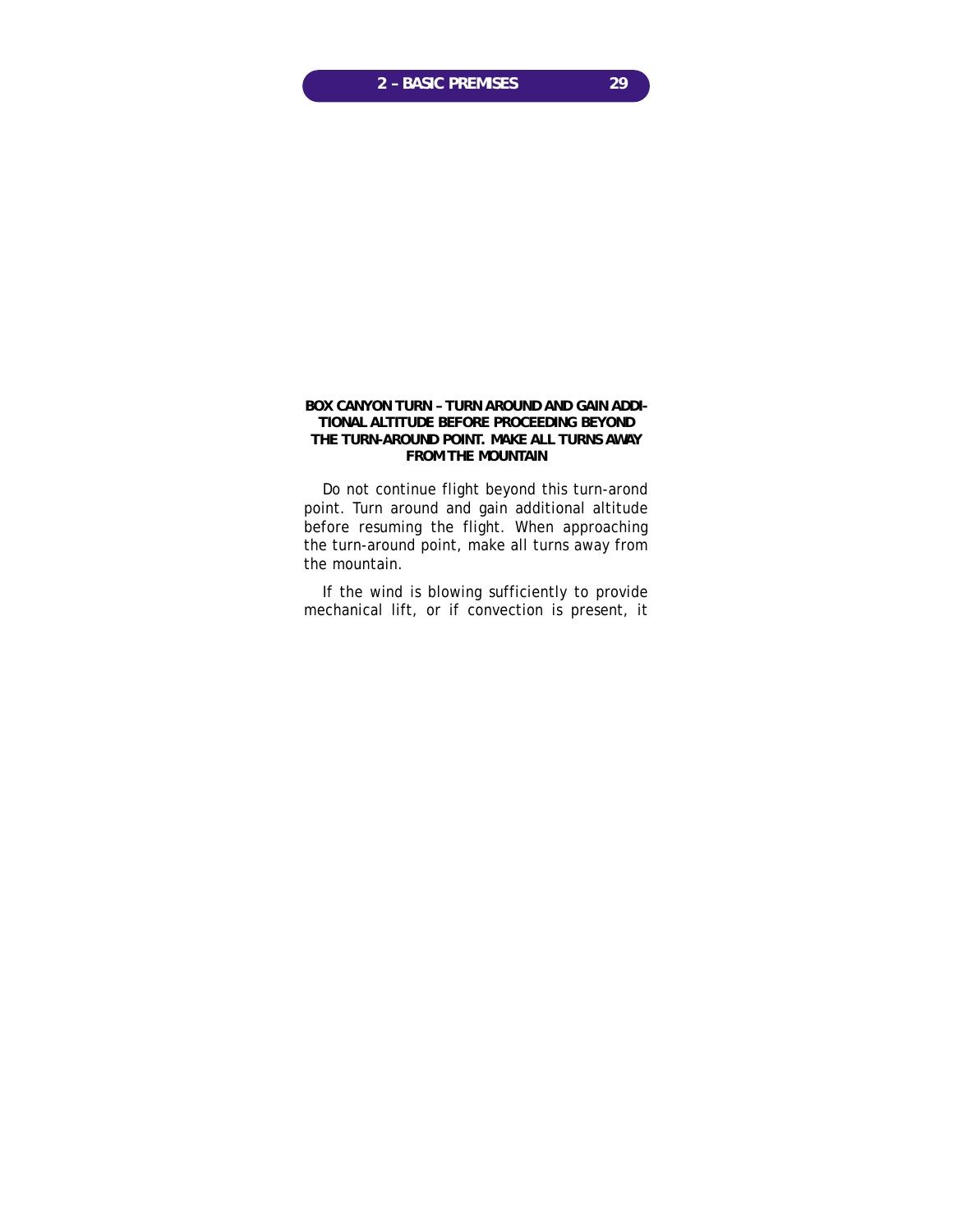# **30 2 – BASIC PREMISES**

may be advantageous to make a figure-8 pattern along the side of the mountain to take advantage of the lift in gaining additional altitude.

When you need to turn around, make the turn away from the mountain. Continue the turn until you approach the side of the mountain at a 45 degree angle while flying in the opposite direction. Move back in close to the mountain to take advantage of any lift that may be present.

Fly along the side of the mountain gaining lift. To stay in the same general area while maneu-



**THE FIGURE-8 PATTERN IS USED TO GAIN ALTITUDE WITH THE ASSISTANCE OF OROGRAPHIC LIFT.**